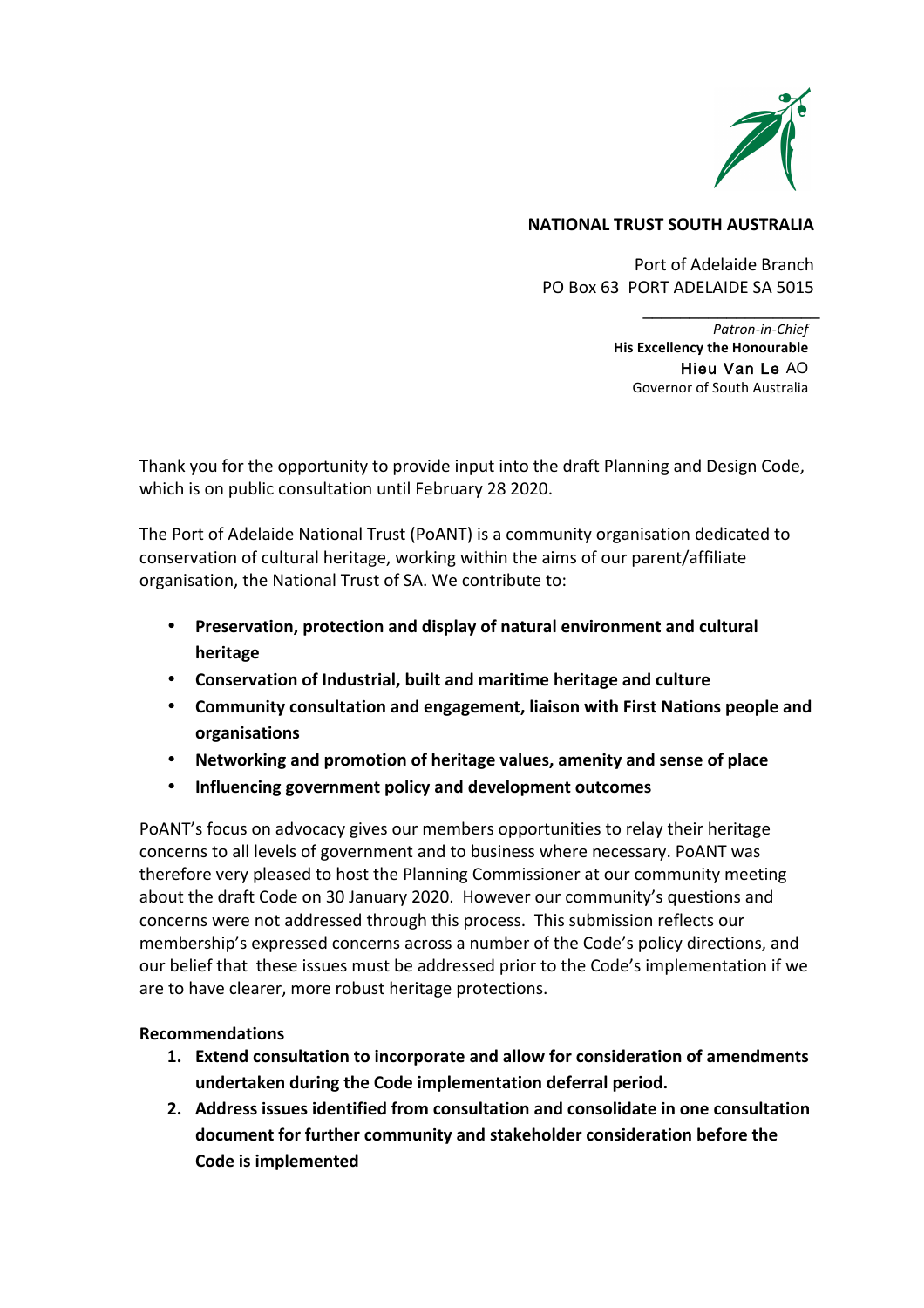- **3.** Retention of Contributory Items' and transition over to the Planning and **Design Code**
- 4. Planning Commission/Planning Reform to work with local councils and communities to define and benchmark an agreed Contributory Item policy framework.
- **5.** Conduct an adequately resourced audit of local and state heritage places and Contributory Items – as recommended by the Environment, Resources and **Development Committee (2019) and supported by the Expert Panel on Planning Reform's (2014/2020) Reports.**
- 6. Include reference to the state heritage place overlay in the Practice Guideline (Interpretation of the Local heritage Places Overlay, Historic Area Overlay and **Character Area Overlay) 2019.**
- **7.** DPTI Planning Reform to collaborate with PoAE, working with its community, to consult further on the PoAE Historic Area Statement (HAS) to provide for scenario testing with the fully functional e-planning portal, and to then reconsult on the corrected **HAS.**
- **8.** Scheme provisions pertaining to roles in heritage assessment should include recognition of the Burra Charter and International Council On Monuments And Sites (ICOMOS) Australia guidelines for heritage assessment.
- **9.** Scheme provisions pertaining to Heritage Impact Statement should provide for a fund to finance independent expert Heritage Impact Statement **development/governance**
- 10. Reverse weakening of demolition controls and rights of appeal
- 11. Address under-resourcing of heritage conservation planning in South Australia

# **Inadequate consultation**

The draft Phase Three Planning and Design Code consultation and submission process is not in the spirit of SA's Community Engagement Charter. The draft code itself is inaccessible to non-experts, and this is a barrier to meaningful and transparent engagement. The poorly timed release of supplementary policy statements including the Historic Area Statement, the Update Report amendments, and additional material from the Expert Panel only exacerbated the confusion about, and frustration with the consultation process

While we welcome the Government's 7 February 2020 announcement of a three-month deferral of the Code's implementation, we are dismayed that the Minster has also insisted that there will not be an extension to the consultation period beyond 28 February. The Minister's assertion that the community is "asking for more time to *understand the Code and become familiar with the new e-Planning system*" is inaccurate and disappointing. The community needs the Planning Commission to respectfully listen to our concerns, to genuinely address a revised draft, with adequate time for consultation. The PoANT urges the Minister to take this opportunity for meaningful, fully informed stakeholder consultation that the deferral of implementation presents, and to address issues identified in consultation.

# **CONTRIBUTORY ITEMS**

PoANT does not support the removal of Contributory Items from the Code. The proposal to remove schedules/maps of current contributory items removes clarity, dilutes policy controls that previously provided protection and adds uncertainty, cost and delays for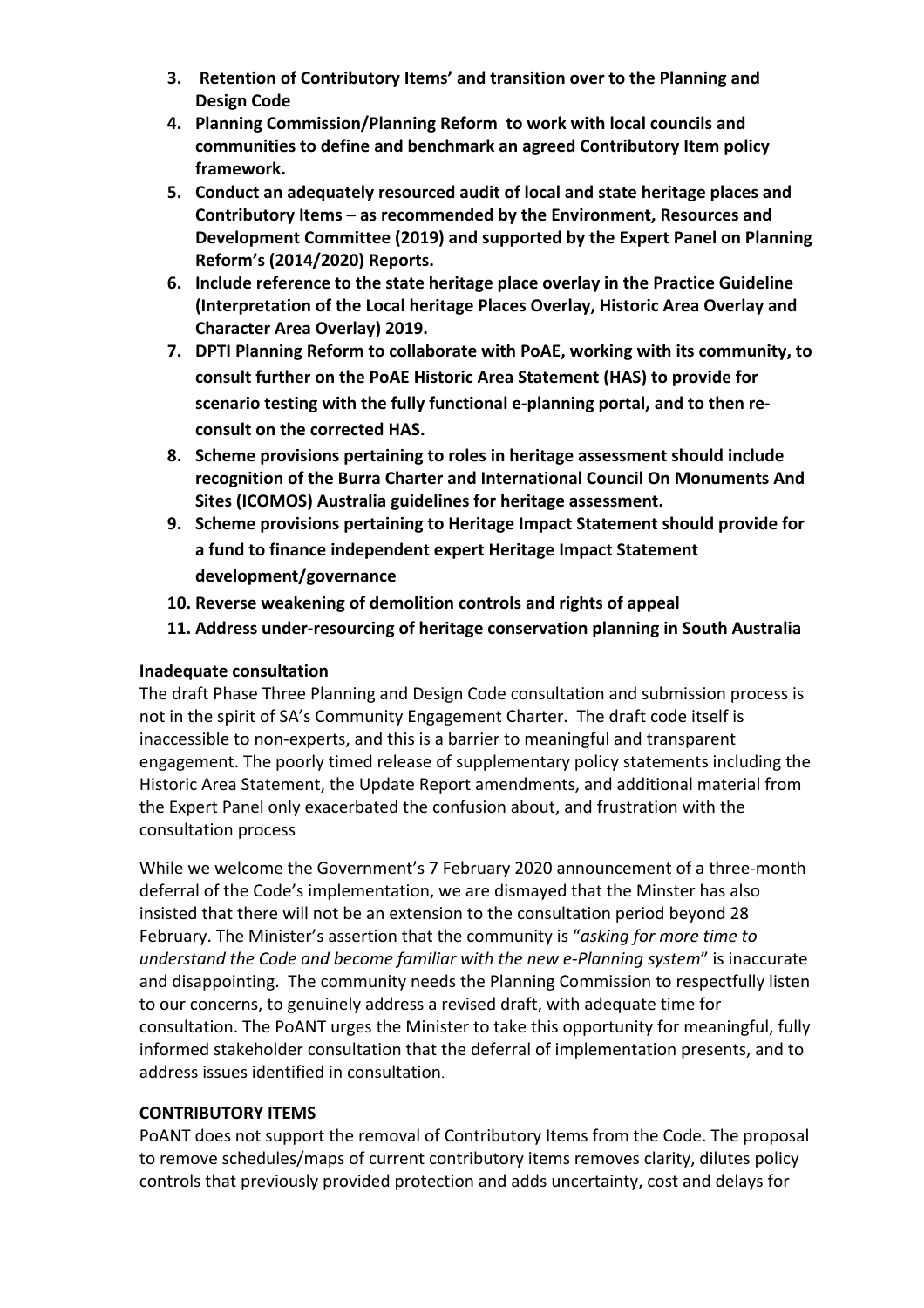people who seek to demolish or modify a property. There are concerns for protection of contributory places outside of historic zones and overlays, particularly those important to the community.

The value of Contributory Items lies in their collective contribution to the heritage values of a particular area, and there is broad community support for their retention. Property values increase with heritage/demolition protections, and people invest in maintaining their properties with more certainty. The erasure of Contributory Items by the draft Code seriously weakens protections—even for those 'migrating across'—undermines area heritage values, erodes character over time as the number of houses demolished and replaced grows, and diminishes resident investment returns. Demolition controls for current Contributory Items includes consideration of proposed replacement building. However our experience in residential infill has repeatedly shown that new construction never replaces historic character.

The argument has been repeatedly put that Contributory Items must cease to exist when the Code is 'turned on' in 2020 because the 'Contributory Items' concept has no set criteria and there is a legal impediment to establishing such criteria. PoANT categorically rejects this assertion, and the proposal to remove Contributory Items from the Code upon which it purports to be based.

There are a wealth of sources for developing and implementing an agreed definition for the Code/policy under the *Planning Development and Infrastructure Act* (2016) (the Act):

**Public policy criteria for Contributory Items has been available for SA since 2001, as follows:** 

> Contributory Items are ...Identified through policy formulation and amendment, and deemed to have historic value by *contributing to the heritage values of a Historic (Conservation)* Zone or Policy Area." (Planning Bulletin 2001, p.63).<sup>1</sup>

These criteria are in use at local government level – Council Contributory Item schedules exist along with maps for individual items/sites.

- The Act empowers the Commission to provide advice on initiatives that are consistent with or promote principles that relate to the planning system established by the Act; the regulatory controls, standards or rules that apply, or should apply, with respect to development; and the making of instruments (eg policy) under this Act.
- The Minister can direct Crown Law to assist in resolving *any issue* associated with the formulation or implementation of a planning policy under this Act.
- The "People and Neighbourhoods" discussion paper outlines the government's intention to develop a universal policy for Character Areas to address the absence of "*legislated criteria for the creation of a Character Area ... (and to)*

 <sup>1</sup> Planning SA and Heritage SA (2001) **Planning Bulletin – Heritage**. Government of South Australia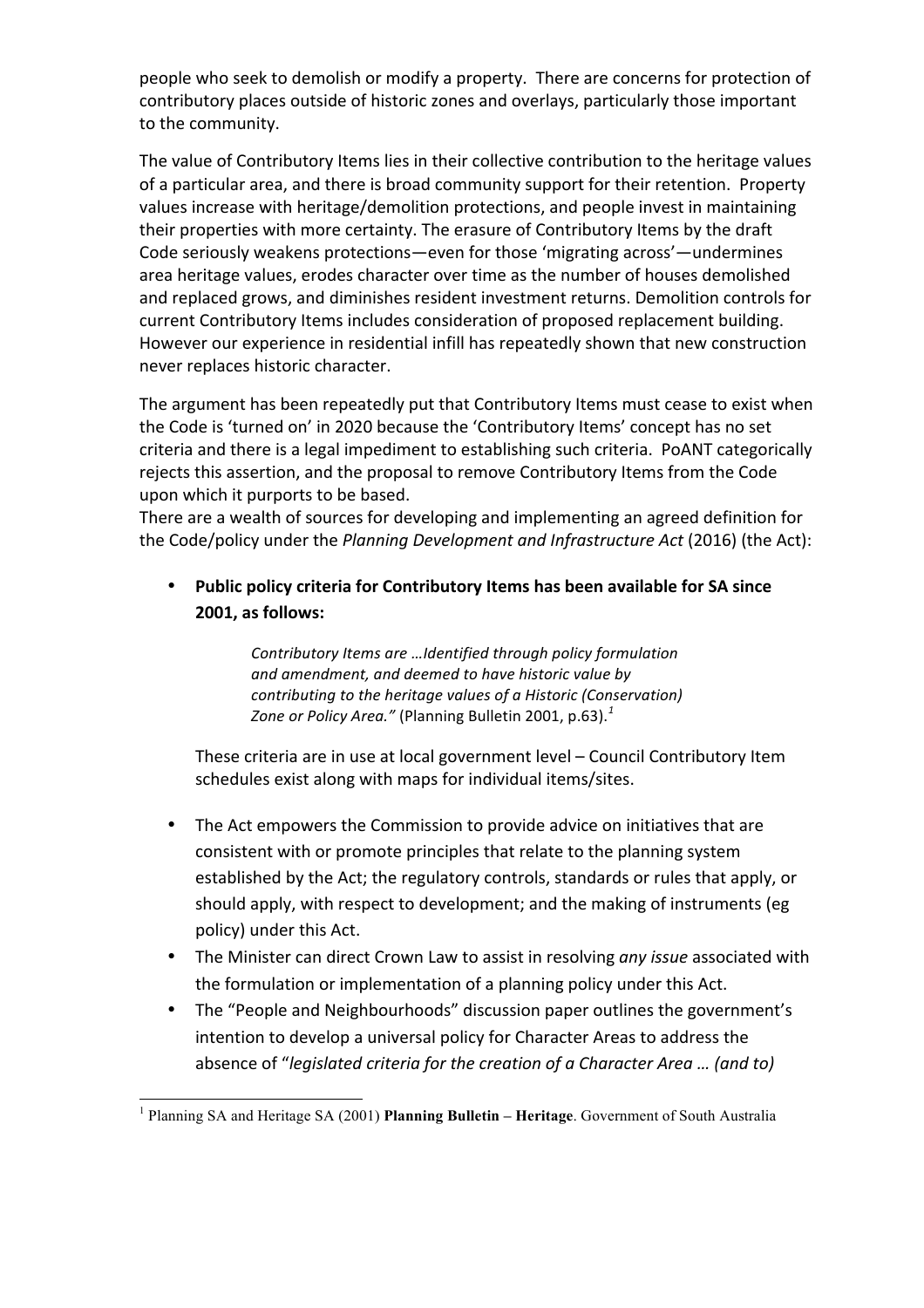*provide nuanced quidance of individual areas of value"* (People and Neighbourhoods Discussion Paper 2019, p.53). This suggests that when government has the will to develop a consistent policy framework, such an outcome can be facilitated by government.

In summary, the Planning Commission is empowered to provide advice, the Minister can direct the translation of any advice/issue into legislation, and there is a will do this in relation to development of policy in other areas of the Code.

## **DRAFT STATE HERITAGE AREAS OVERLAY**

The practice guideline (Interpretation of the Local heritage Places Overlay, Historic Area Overlay and Character Area Overlay) 2019 currently does not reference, nor provide guidance on, the state heritage place overlay. This needs to be included. The overlay must take into account the diversity of heritage-listed areas (see also feedback on Historic Area Statement for PoANT).

## **HISTORIC AREA STATEMENTS (HAS)-**

Whilst the inclusion of HAS within the Code's suite of policy guidance is supported in principle, PoANT is concerned that insufficient time was provided for the City of Port Adelaide Enfield (PoAE) HAS development, and that there may be omissions and inaccuracies which cannot be tested in the current context. The template lends itself to genericised lists of architectural attributes which lack the depth of context that will help users recognise a given site's intrinsic significance.

The Historic Area Overlay can only protect all contributing structures within the Area if the HAS captures the Area's attributes. Definitions need to be tightened and more context/detail must be developed to complement broad context on the wider Area's heritage values.

# **HISTORIC AREA IMPACT ASSESSMENT**

POANT is concerned that the Code does not preclude developers sub-contracting the production of Historic Area Impact Statements for development assessment. There should be no potential conflict of interest with the public interest in preserving heritage. An alternative mechanism could be the establishment of an independent fund financed by developers (similar to the developer contribution fund established by DPTI to finance public realm development) and overseen by suitably qualified heritage experts (see also recommendation for Accreditation Scheme - below).

# **MAINTAINING HERITAGE EXPERTISE AND VALUES IN ACCREDITATION AND ASSESSMENT UNDER THE NEW SCHEME**

POANT is concerned at the loss of heritage consultancy and expertise arising from both the denuding of local government's role in heritage assessment and conservation, and unintended impacts of inadequate heritage competency within the incoming code's performance assessment provisions and new providers.

Section 88 of the Act provides for an Accreditation Scheme to ensure that accreditation fits the specific function or role that an accredited development assessment professional is to perform (e.g. heritage assessment)